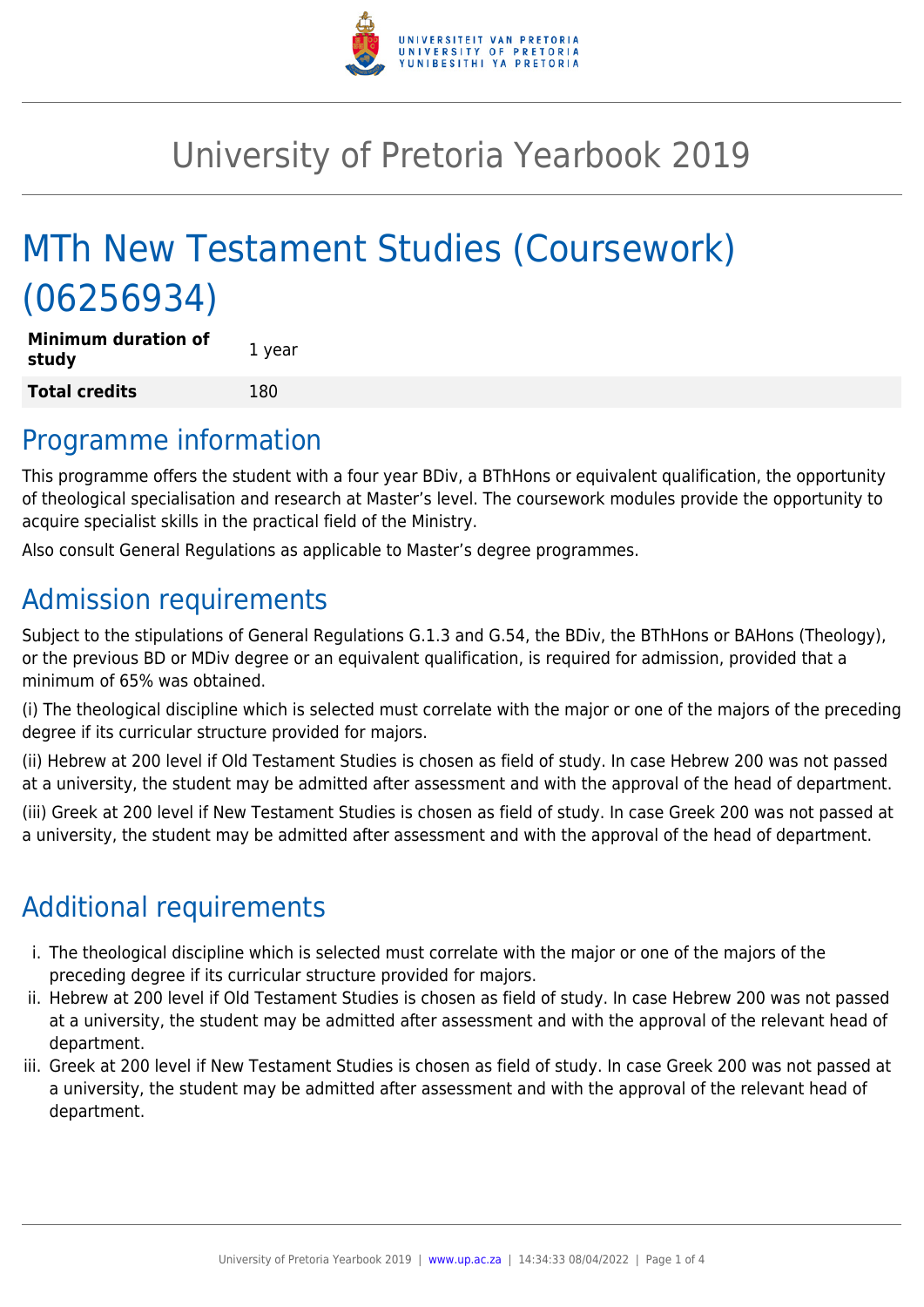

# Examinations and pass requirements

A subminimum of 50% is required in the examination. At least 50% is required as a pass mark for the minidissertation or dissertation.

The stipulations of G.39.11 regarding pass requirements for dissertations apply with the necessary changes to mini-dissertations.

Mini-dissertations are evaluated and examined in accordance with the stipulations set out in a study guide, which is available on request from the various departments.

### **Examination regulations applicable to all master's degrees in the faculty**

A master's degree is conferred on a student by virtue of an examination, or an examination and a dissertation, or an examination and a mini-dissertation, or a dissertation. Examinations may be written and/or oral. A percentage mark is given provided that the passmark is at least 50% and at least 75% as a pass with distinction.

## Research information

#### **Seminar work and mini-dissertation**

In the case of seminar work and a mini-dissertation, the proposed title must be submitted for approval to the Research Committee via the Supervisor and the relevant head of department before a student may commence with the writing of the mini-dissertation.

#### **Article for publication**

Unless Senate, on the recommendation of the supervisor, decides otherwise, a student, before or on submission of a dissertation, must submit at least one draft article for publication in a recognized academic journal and in the case of a thesis, must submit proof of submission of an article issued by an accredited journal, to the Head: Student Administration.

The draft or submitted article, as the case may be, should be based on the research that the student has conducted for the dissertation/thesis and be approved by the supervisor if the supervisor is not a co-author. The supervisor shall be responsible for ensuring that the paper is taken through all the processes of revision and resubmission, as may be necessary. Conferment of the degree may be made subject to compliance with the stipulations of this regulation.

### Pass with distinction

In order to pass with distinction, a weighted average (GPA) of at least 75% in the examination of the coursework and 75% for the mini-dissertation must be obtained.

### General information

### **Registration for postgraduate programmes**

### **1. Concurrent registration for a second postgraduate programme**

No student is allowed to register for more than one postgraduate programme concurrently, except where the student's academic record warrants it and with the Dean's approval. Continuation of study for the second postgraduate programme will be subject to favourable progress reported by the heads of department in the Faculty of Theology. However, no student will be allowed to participate in examinations for a second postgraduate programme in another faculty during the examinations of the Faculty of Theology.

### **2. Renewal of registration**

Students of the University are registered for one year of study. After an academic year has expired, students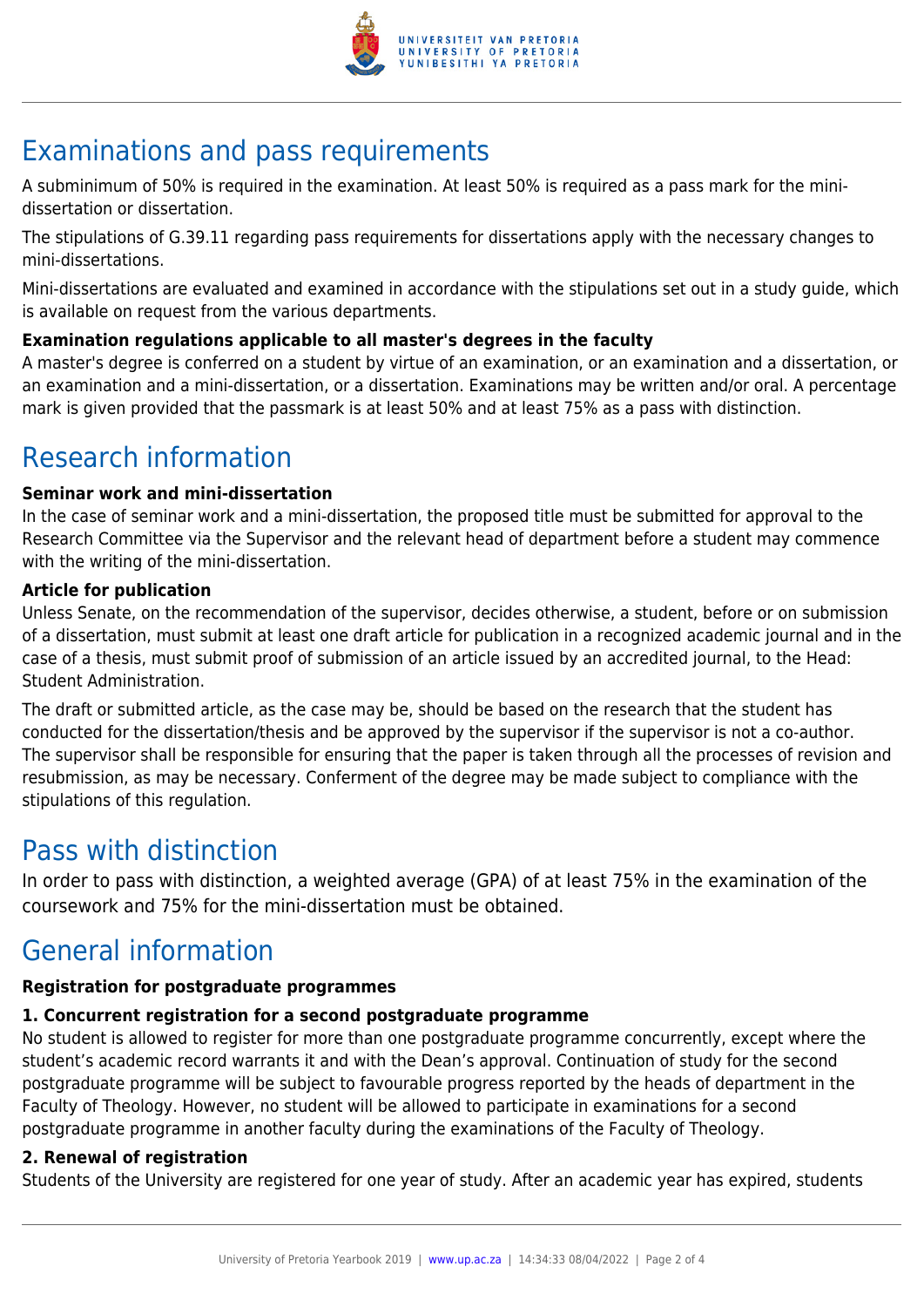

wishing to continue their studies at the University must renew their registration and pay such fees for renewal of registration as prescribed.

No interruption may occur in a postgraduate student's registration for a postgraduate study programme. Should a student interrupt his/her studies, such a student will upon re-registration be liable for the full fees applicable to the degree programme.

If a student interrupts registration for the postgraduate programme and it is not renewed within four years of the first registration, the credits obtained will no longer be valid. The student should repeat the modules already passed.

A student for an honours degree must complete his or her studies within two years. Under special circumstances, the Dean, on the recommendation of the relevant head of department, may give approval for a limited fixed extension of this period.

A master's degree is conferred on a student only if at least one year has expired after obtaining the qualifications required for master's study.

A doctorate is conferred on a student only if at least 12 months since registration for the doctorate at this University have expired. Subject to other faculty regulations, a student for a doctorate must complete his or her studies within three years after first registering for the degree. Under special circumstances, the Dean, on the recommendation of the relevant head of department, may give approval for a limited fixed extension of this period.